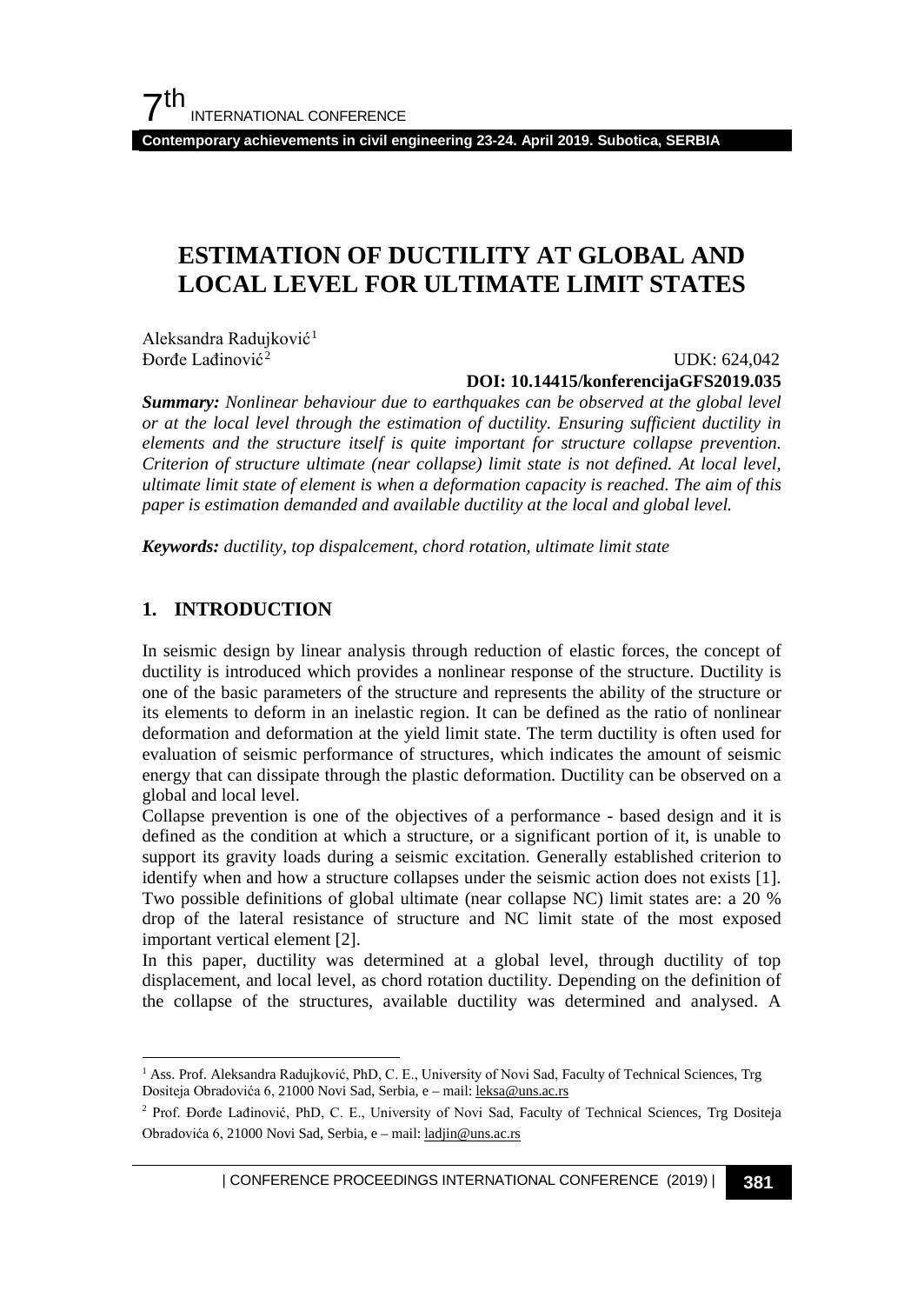**Савремена достигнућа у грађевинарству 23-24. април 2019. Суботица, СРБИЈА**

nonlinear static analysis is applied which allows estimation of demands on a global and local level.

### **2. DUCTILITY ON GLOBAL LEVEL**

The ductility on global level  $\mu_{\delta}$  is defined by the ratio of roof displacement demand to the yield displacement. When the displacement demand is maximally possible, i.e. represents displacement for the ultimate limit state, then the estimated ductility is the available ductility of the structure. The maximum available (ultimate) displacement can be estimated using several possible definitions of ultimate limit state. Generally accepted definition of structure ultimate (near collapse) limit state is missing. The most realistic definition of the maximum displacement is one of next two, whichever occurs first [3]: 1) the post - peak displacement when the load carrying capacity has undergone a small reduction; 2) the displacement when the material fractures or elements buckle, in case of reinforced concrete when the transverse or longitudinal reinforcing steel fractures or the longitudinal compression reinforcement buckles.

To determine ductility at the global level it is necessary to know the yield deformation. Definition of the yield deformation (displacement) often causes difficulties, since the load - deformation relation may not have a well-defined yield point. There are various alternative definitions, which have been used to estimate the yield displacement [3]. One of them, considered the most realistic, is the yield displacement of the equivalent elasto plastic system with reduced stiffness found as the secant stiffness at either first yield or at 0.75 of the ultimate lateral load, whichever is less.

In this paper, yield displacement and maximum (ultimate) displacement (with a 20 % drop in maximum strength) are determined as shown in Fig. 1.



*Figure 1. Definition of yield and ultimate deformations*

## **3. DUCTILITY ON LOCAL LEVEL**

At the local level appropriate deformation of elements according to EN 1998-3 [4] is a chord rotation at the end of members over the shear span. Chord rotation ductility  $\mu_{\theta}$  is defined by the ratio of the maximum and the yield chord rotation. The values of ultimate chord rotation can be calculated according to expression which was obtained on the basis of large database of test results, by Biskins (2007) and Biskins and Fardis (2004, 2007)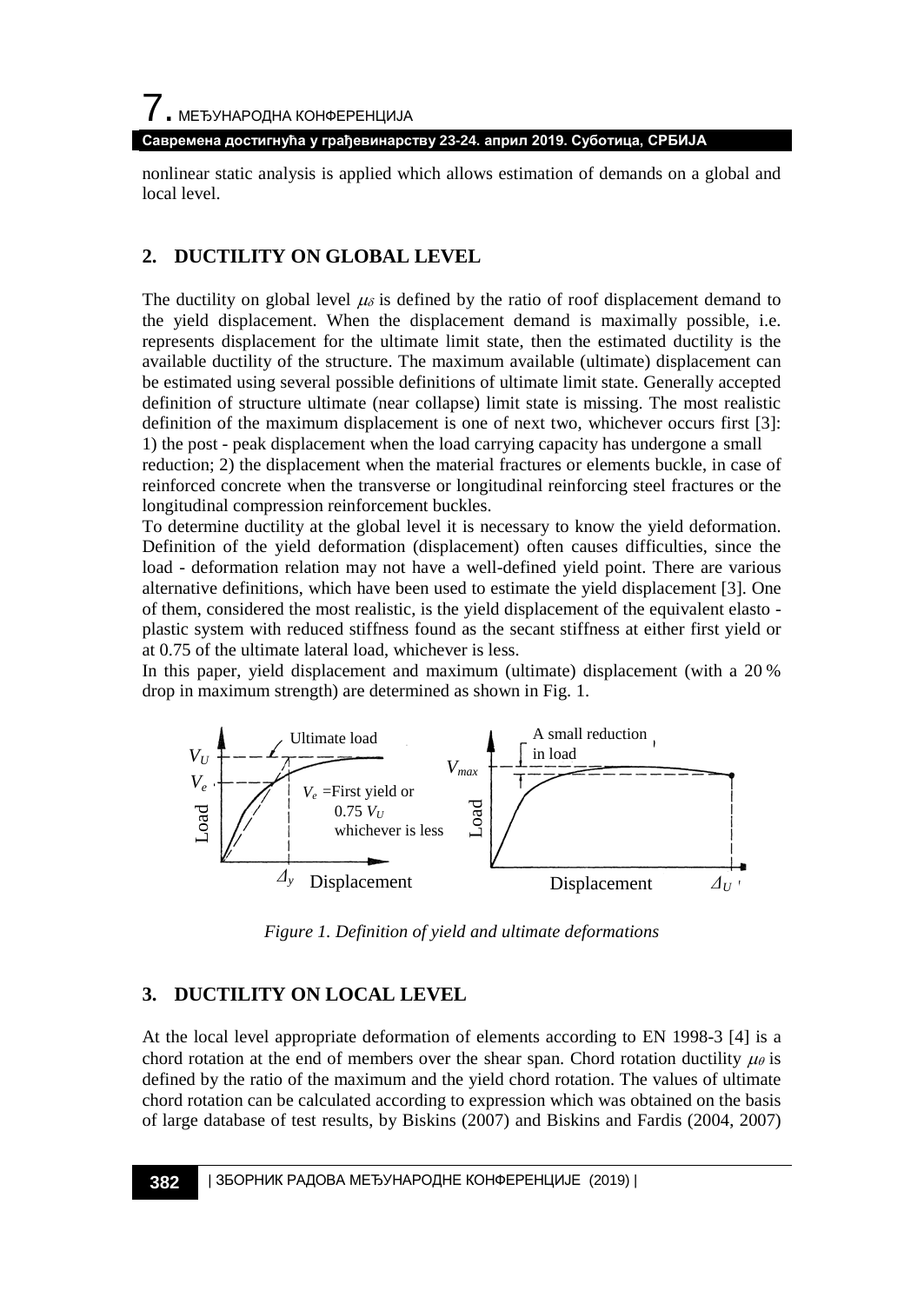## $7<sup>th</sup>$ INTERNATIONAL CONFERENCE

#### **Contemporary achievements in civil engineering 23-24. April 2019. Subotica, SERBIA**

[5]. This expression refers to chord rotation of members with rectangular compression zone and detailing for earthquake resistance, in case of flexure controlled failure:

$$
\theta_{um} = a_{st} \left( 1 - 0.43 a_{cy} \right) \left( 1 + \frac{a_{st}}{2} \right) \left( 1 - 0.42 a_{w,r} \right) \left( 1 - \frac{2}{7} a_{w,nr} \right) \cdot \cdot 0.3^{\nu} \cdot \left[ \frac{\max (0,01; \omega')}{\max (0,01; \omega)} \cdot f_c \right]^{-0.225} \cdot \left( \min \left( 9; \frac{L_v}{h} \right) \right)^{0.35} \cdot 25 \left( \frac{\alpha \cdot \rho_{ss} \cdot f_{pv}}{f_c} \right) \cdot 1.25^{100 \cdot \rho_d} \tag{1}
$$

where:  $a_{st}$  is the coefficient dependent on the steel type, 0.0185 for ductile hot rolled or heat-treated steel and 0.015 for cold-worked steel, *acy* is the zero-one variable for the type of loading, 0 for monotonic and 1 for cyclic loading,  $a_{w,r}$  is the zero-one variable for rectangular walls, 1 for rectangular walls and 0 otherwise,  $a_{w,nr}$  is the zero-one variable for non-rectangular walls, 1 for walls with T, H, U or hollow rectangular section and 0 for other members,  $v = N/bhf_c$  where *b* is width of compression zone and *N* is the axial force, *ω, ω'* are mechanical reinforcement ratios of tension and compression longitudinal reinforcement, respectively,  $L<sub>v</sub>$  is shear span, α is effectiveness factor for confinement by transverse reinforcement,  $\rho_{sx}$  is ratio of transverse steel parallel to the loading direction, and  $\rho_d$  is steel ratio of diagonal reinforcement in each diagonal direction.

Depending on the type of steel, slipping of longitudinal bars and in case of cyclic loading, this expression was adopted in EN 1998-3 as the total ultimate chord rotation capacity.

The values of yield chord rotation can be calculated according to expression which was developed using a large database of test results, by Biskins (2007). For RC rectangular beams and columns having purely flexural behaviour:

$$
\theta_{y} = \varphi_{y} \frac{L_{v} + a_{v} z}{3} + 0.0014 \left( 1 + 1.5 \frac{h}{L_{v}} \right) + a_{sl} \frac{\varphi_{y} d_{b} f_{y}}{8 \sqrt{f_{c}}}
$$
(2)

where:  $\varphi_y$  is the section curvature at yielding,  $a_y$  is the zero-one variable for diagonal cracking before flexural yielding of the end section,  $z$  is internal lever arm,  $a_{sl}$  is the zero–one variable for slip of longitudinal bars from their anchorage zone beyond end section,  $d_b$  is diameter of longitudinal reinforcement and  $f_y$  is yield stress of longitudinal reinforcement. In EN 1998-3 has adopted an earlier version of this equation.

### **4. NUMERICAL EXAMPLES**

In this paper, 4 RC frame structures with four storeys, designed according to EN 1992-1- 1 and EN 1998-1 for two ductility classes (DCM and DCH, with the behaviour factors  $q = 3.9$  and  $q = 5.85$ , respectively) and two cases of seismic action ( $a_g = 0.2g$  and  $a_g = 0.3g$ ) were analyzed. RC frames structures are with regular configurations with 3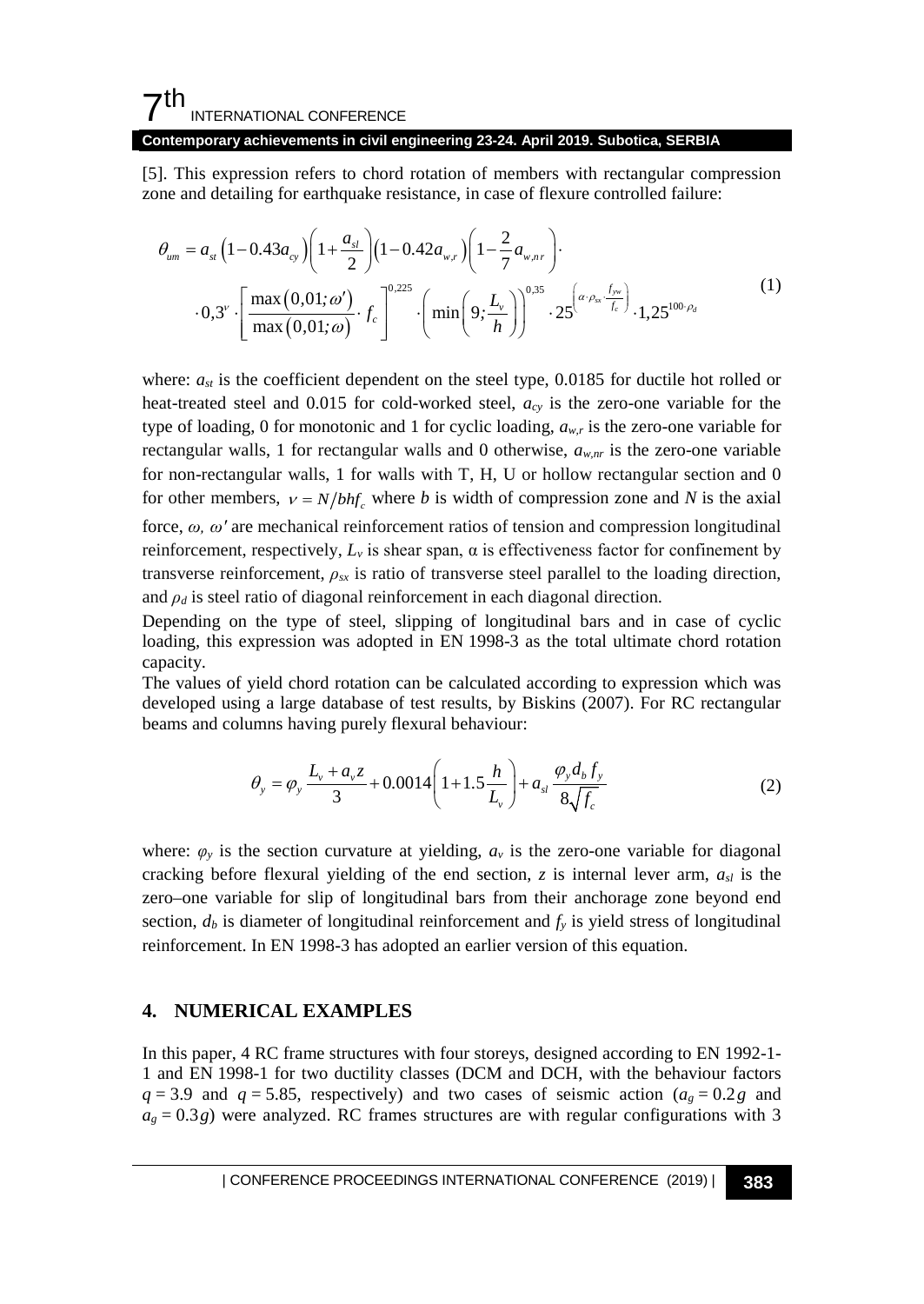# $\overline{\phantom{a}}$ . МЕЂУНАРОДНА КОНФЕРЕНЦИЈА

### **Савремена достигнућа у грађевинарству 23-24. април 2019. Суботица, СРБИЈА**

bays of 5 m. First storey is 3.5m height, and for others storeys heights are 3.0 m. Beams of all RC frames have the same section,  $30 \times 45$  cm, modeled as T section, with effective width 170 cm and a slab thickness is 15 cm. Cross section dimensions of columns of all RC frames are 45×45 cm. Concrete class C30/37 and steel S500 class C were used in the design of frames.

Nonlinear static analysis is carried out under constant gravity loads and monotonically increasing lateral loads applied on the masses of the structural model. According to EN 1998, at least two vertical distributions of lateral loads should be applied: a modal pattern, the inverse triangular distribution (L), and a uniform distribution (U). Pushover analysis were conducted using the OpenSees [6]. Beams and columns were modelled using force-based non-linear beam column element and cross sections were presented with fiber model, which was defined with three kinds of fiber: unconfined concrete (cover), confined concrete (core) and reinforcement. The concrete was modelled by the uniaxial material Concrete01, steel was modelled by the uniaxial material Steel02.

Pushover curves, in terms of top displacement and base shear, were determined for two patterns of lateral load: with linear distribution (L) and uniform distribution (U), for all frame structures and are shown in Fig. 2. On the curves are marked displacements for ultimate limit states on global level (triangle) and on local level (square). Ultimate limit states at the local level were determined by reaching the cord rotation capacity of the most exposed vertical element.



*Figure 2. Pushover curves*

Table 1 shows the available ductility of the chord rotations and demand ductility of the top displacement for the ultimate limit state at the local level. Available ductility of the chord rotations, i.e. chord rotations capacity depends on the geometrical and mechanical characteristics of the element and the cross section and axial load ratio, and are independent of patterns of lateral load.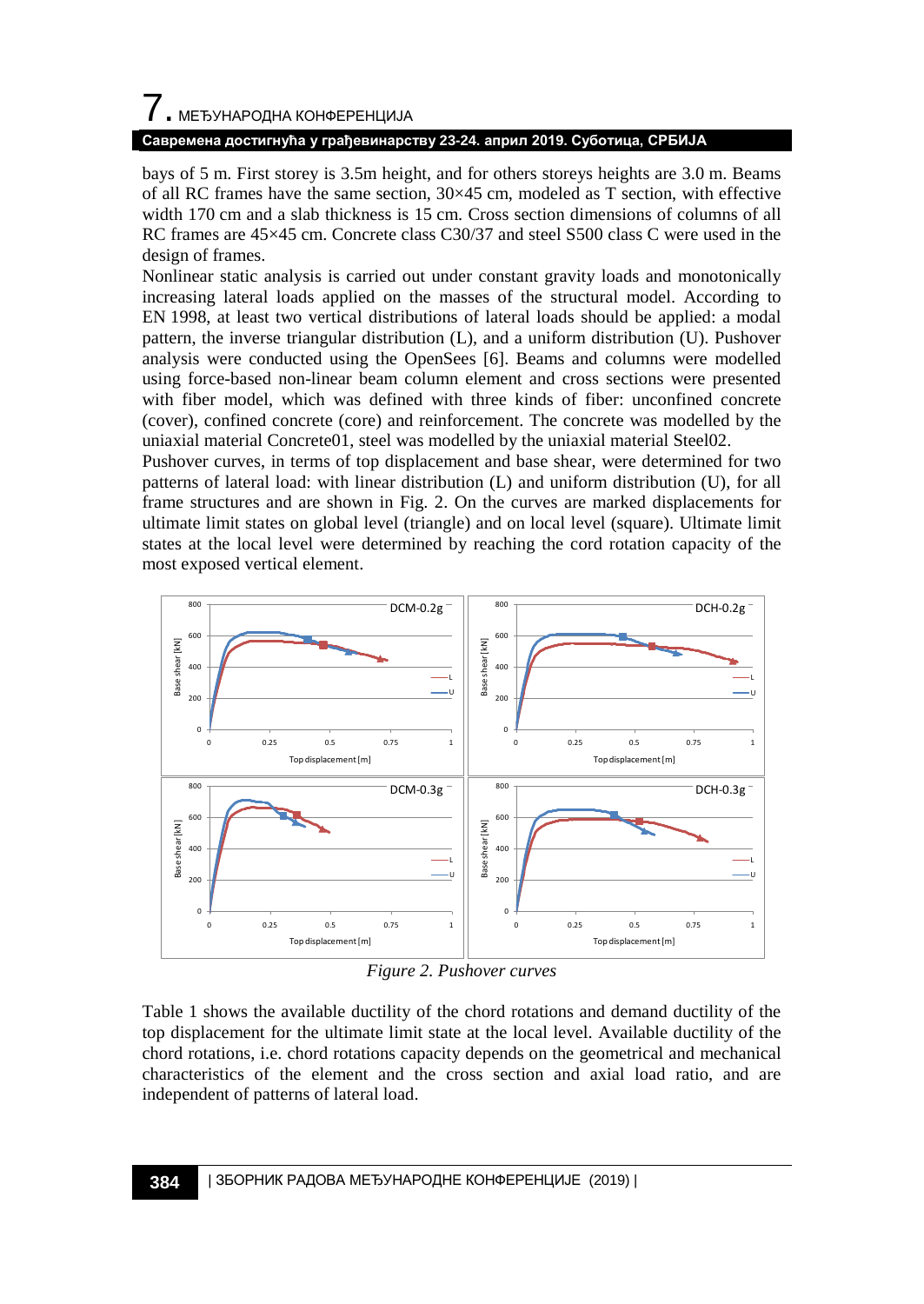| uuunute umu suucs on iocui ievei |                  |                  |                  |                  |  |
|----------------------------------|------------------|------------------|------------------|------------------|--|
|                                  | $\mu_{\theta,L}$ | $\mu_{\theta,U}$ | $\mu_{\delta,L}$ | $\mu_{\delta,U}$ |  |
| $DCM-0.2g$                       | 7.101            | 7.101            | 5.74             | 5.34             |  |
| $DCH-0.2g$                       | 7.471            | 7.47             | 6.83             | 5.89             |  |
| $DCM-0.3g$                       | 6.941            | 6.941            | 4.40             | 4.13             |  |
| $DCH-0.3g$                       | 7.375            | 7.375            | 6.11             | 5.32             |  |

*Table 1 – Chord rotations and top displacements ductility for ultimate limit states on local level*

**Contemporary achievements in civil engineering 23-24. April 2019. Subotica, SERBIA**

Table 2 shows the available ductility of the top displacement and demand ductility of the chord rotations for the ultimate limit state at the global level. Demand ductility of the chord rotations for the ultimate limit state at the global level are greater than their available ductility, i.e. the demand chord rotations are greater than the capacity chord rotations calculated according to Eq.1.

| ultimate limit states on global level |                  |                  |                  |                  |  |  |
|---------------------------------------|------------------|------------------|------------------|------------------|--|--|
|                                       | $\mu_{\theta L}$ | $\mu_{\theta,U}$ | $\mu_{\delta,L}$ | $\mu_{\delta,U}$ |  |  |
| $DCM-0.2g$                            | 12.23            | 11.28            | 8.63             | 7.63             |  |  |
| $DCH-0.2g$                            | 14.15            | 12.66            | 10.85            | 8.81             |  |  |

 $DCM-0.3g$  10.28 8.33 5.61 4.73 DCH-0.3g 13.75 11.61 9.07 6.97

*Table 2 – Chord rotations and top displacements ductility for ultimate limit states on global level*

The ultimate limit state at the local level was reached before ultimate limit state at the the global level. The element demanded ductility is always greater than the corresponding structural demanded ductility. In addition, the available ductility of the DCH frames are higher than the DCM frames.

## **5. CONCLUSION**

Nonlinear behaviour due to earthquakes can be observed at the global level in form of pushover curve (top displacement-base shear) or at the local level through appropriate deformation of elements (the chord rotation in EN 1998-3). Structure collapse prevention under the strong rare earthquake is most affected by ductility. Ductility is one of the basic parameters of the structure and represents the ability of the structure or its elements to deform in an inelastic region. Ensuring sufficient ductility in elements and the structure itself is quite important for their seismic performance. The global, structural ductility significantly depends on available local ductility. Inelastic deformations at the global level require high ductility at the local level.

## **ACKNOWLEDGEMENTS**

The work reported in this paper is a part of the investigation within the research project TR 36043 "Development and application of a comprehensive approach to the design of new and safety assessment of existing structures for seismic risk reduction in Serbia",